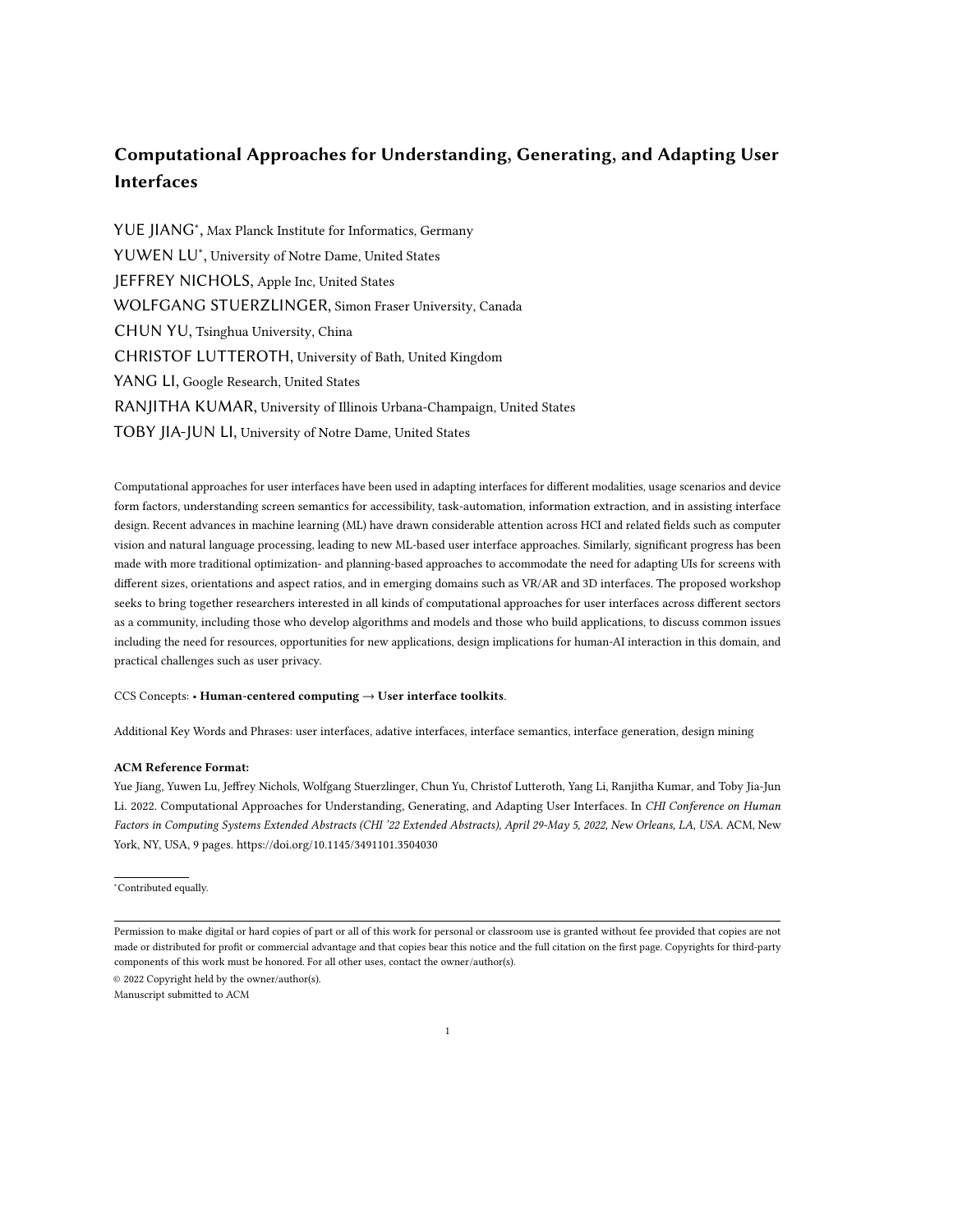# 1 OVERVIEW

The use of computational approaches for understanding, generating, and adapting user interfaces has been an important long-time research topic in the CHI community [\[3,](#page-7-0) [33,](#page-8-1) [35\]](#page-8-2). In recent years, the need for adapting interfaces to support different modalities, usage scenarios, and form factors of devices [\[7,](#page-7-1) [12,](#page-7-2) [31,](#page-8-3) [32\]](#page-8-4), the goal of understanding screen semantics for accessibility purposes [\[23,](#page-8-5) [36\]](#page-8-6), the use of graphical interfaces as a resource for understanding their underlying tasks [\[19,](#page-8-7) [21,](#page-8-8) [22\]](#page-8-9), the computational generative approach for assisting the design of user interfaces [\[9,](#page-7-3) [14\]](#page-7-4), and the popularity of intelligent interface agents that understand and manipulate user interfaces based on users' behaviors [\[16,](#page-7-5) [29\]](#page-8-10) have significantly expanded the horizon of this area, opening up new research opportunities while drawing significant attention and community interest to this topic.

Besides long-standing optimization-based (e.g.,  $[7, 11-13]$  $[7, 11-13]$  $[7, 11-13]$  $[7, 11-13]$ ) and decision-tree-based (e.g.,  $[26]$ ) approaches that generate and adapt user interfaces to meet constraints, the availability of large user interface datasets such as RICO [\[4\]](#page-7-8) also enabled a stream of work on data-driven learning-based approaches (e.g., [\[19,](#page-8-7) [34,](#page-8-12) [36\]](#page-8-6)). As a result, this research topic has become increasingly interdisciplinary with participation and contribution from researchers in ML, Computer Vision, and Natural Language Processing. Furthermore, with the improving capability in understanding interface semantics at scale and generating interface designs, we are also seeing increased interest in this topic from the broader CHI community.

In this one-day workshop, we seek to bring together researchers from different sub-disciplines of HCI, across the intersections of HCI and related fields (e.g., ML, CV, NLP), at different stages of the pipeline from developing algorithms and models to developing applications, and across the industry-academia boundaries, to discuss the challenges and opportunities in computational approaches for understanding, generating, and adapting user interfaces. In particular, we plan to use the following guiding questions as sources of inspiration for initiating discussion:

- Resources: We have observed the impact of large data sets (e.g., RICO [\[4\]](#page-7-8)) on the advancement of research on this topic. What other resources can be useful for research in this domain? How should we approach pursuing such resources as a community?
- Applications: What new or improved applications can be enabled with the advances in computational approaches in user interfaces? What methods are useful for design, prototype, evaluate, and deploy such applications?
- Role of Human: What roles should human users play in applications that use computational interface approaches? How can we adapt existing principles, guidelines, and heuristics in human-AI interaction in this domain?
- Practical Challenges: Many practical challenges in e.g., user privacy, legal implications, and data cleaning have been identified in past work in this area. What are some useful strategies to address these challenges?

# 2 BACKGROUND

#### 2.1 Optimization-based Approaches

A stream of research in this area is optimization-based and focuses on GUI adaptation and customization to improve the user experience for different screen sizes and user requirements. To meet screen-size constraints, optimization-based systems automatically generate user interfaces by applying alternative widgets or alternative groupings ( $e.g.,$  SUPPLE [\[7\]](#page-7-1)), optimizing layout parameters (e.g., Arnauld [\[6\]](#page-7-9)), or introducing disjunctive constraints (e.g., ORC Layout [\[11\]](#page-7-6)). These systems were also used to enable personalization to adapt to the needs of users and customize interfaces for people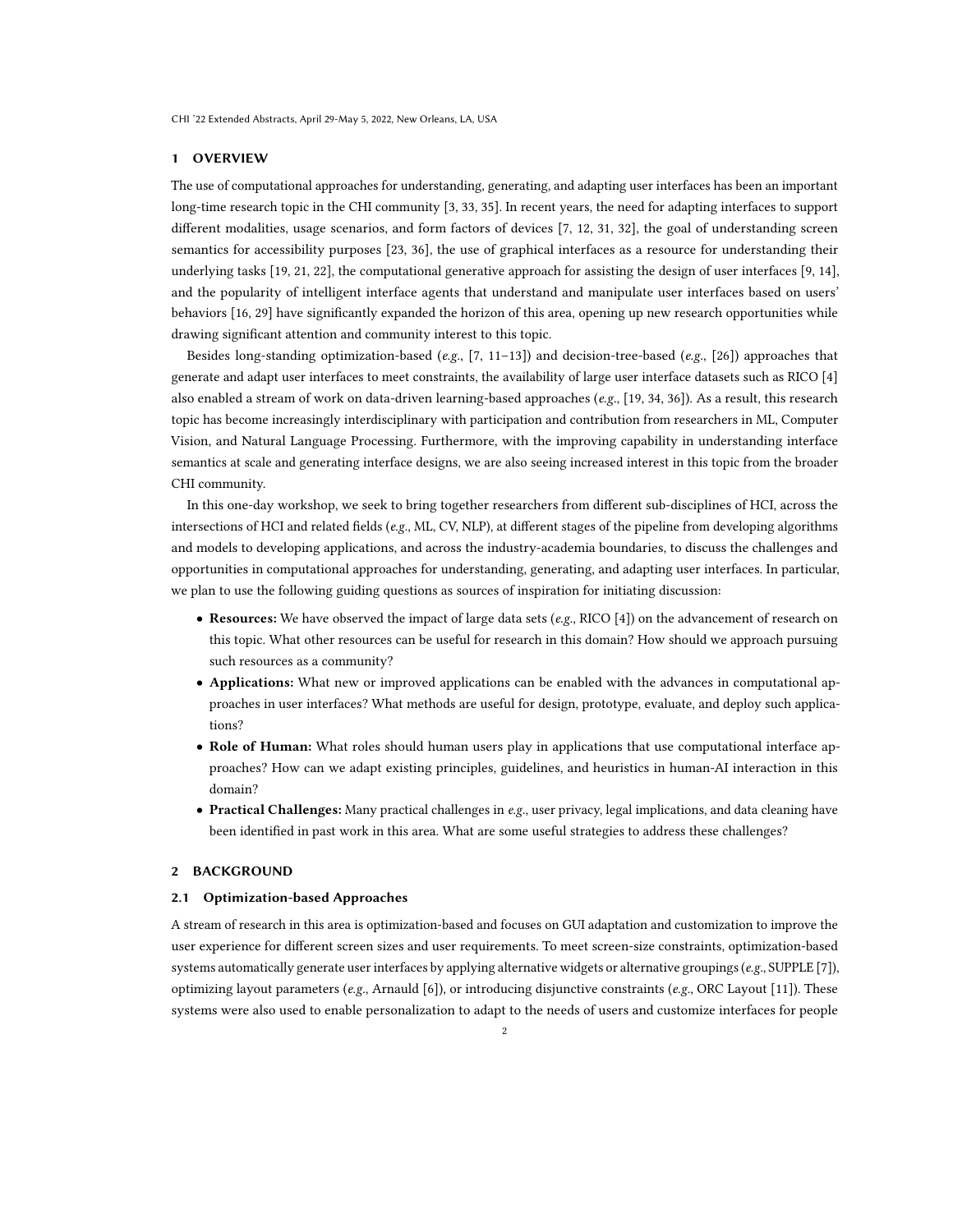with disabilities [\[8\]](#page-7-10). With efficient layout solvers (e.g., Cassowary [\[1\]](#page-7-11), ORCSolver [\[13\]](#page-7-7)), these approaches can generate adaptive user interfaces in real time at the time of interaction.

Generating adaptive interfaces is a long-standing problem. It is still challenging due to the increasing diversity of both devices and user needs. It is time-consuming and tedious for GUI designers to design different layouts for different devices potentially with different orientations. Thus, it would be useful to have efficient ways to design adaptive GUIs being able to apply to screens with different sizes, orientations, and aspect ratios. On the other hand, GUI users prefer to have personalized layout and content on their own devices. To better understand and customize user interfaces, reverse engineering has been used as a way to perform GUI customization. Prior reverse engineering approaches can identify interface elements and allow the user to add interactive enhancements to a GUI ( $e.g.,$  Façades [\[30\]](#page-8-13) and Prefab [\[5\]](#page-7-12)), infer constraints to describe a layout from UI exemplars (e.g., InferUI [\[2\]](#page-7-13)), recover higher-level constraint-based specifications [\[25\]](#page-8-14), enable users to engage with web applications via different input modalities (e.g., Genie [\[31\]](#page-8-3)), generate potential constraint-based layout alternatives (e.g., Scout [\[32\]](#page-8-4)), and enable platform- and framework-independent customization for both GUI layouts and web layouts (e.g., ReverseORC [\[12\]](#page-7-2)). An important objective on this research topic that we wish to discuss in this work is to better understand both the layout structure and the design process of GUI designers, and further develop efficient approaches to design adaptive user interfaces.

# 2.2 Data-driven learning Approaches

Recently, the data-driven approach has drawn significant attention in the academic community and the industry to understand, generate, and adapt various types of user interfaces. This new wave of research was enabled by the availability of large GUI datasets like Rico [\[4\]](#page-7-8), which includes the visual, textual, structural, and interactive design properties of more than 66k unique UI screens. The data-driven approach has been used in downstream tasks such as similarity-based GUI retrieval [\[4\]](#page-7-8), sketch-based GUI retrieval (e.g., Swire [\[10\]](#page-7-14)), learning design semantics [\[24\]](#page-8-15), generate accessibility metadata [\[36\]](#page-8-6) and creating the semantics representation of GUIs ( $e.g.,$  Screen2Vec [\[19\]](#page-8-7)). Recent document layout generation research also used deep learning approaches to generate documents and without manually defining constraints and templates (e.g., LayoutGAN [\[15\]](#page-7-15), Neural Design Network [\[14\]](#page-7-4)). In addition, leveraging advances in natural language processing technologies, recent works introduced computational multi-modal interfaces enabling users to add functionalities that support voice input (e.g., Geno [\[28\]](#page-8-16)), specify data descriptions verbally (e.g., APPINITE [\[17\]](#page-7-16)), and resolve ambiguities with conversations and demonstrations (e.g., PUMICE [\[20\]](#page-8-17)).

The above line of work not only makes significant research contributions to modelling techniques for GUIs, but it also holds promise for designing and developing future data-driven applications with the new computational methods of GUI modelling and GUI semantics representation. For example, more effective GUI retrieval methods can enable designers to easily search for relevant existing app design interfaces as references for their own work [\[24\]](#page-8-15). Also, GUIs encapsulate rich underlying information of apps beyond graphical elements, e.g., user task structures, constraints, processes, user preferences, and knowledge about app domains [\[18,](#page-8-18) [19\]](#page-8-7). Learning design semantics and generating accessibility metadata can help designers better understand interfaces from a new, non-graphic perspective. Autogeneration of interface layouts reduces the effort required to create multiple alternative interface layouts. This can free designers to focus on more intellectually demanding tasks and enable them to more easily develop parallel designs for testing [\[27\]](#page-8-19). Our workshop would be a great opportunity for researchers working on creating new GUI modelling techniques and those who build applications that benefit from these techniques to collaboratively discuss the potential application opportunities of GUI modelling techniques, and in this process, how to effectively utilize resources and what are potential risks to consider.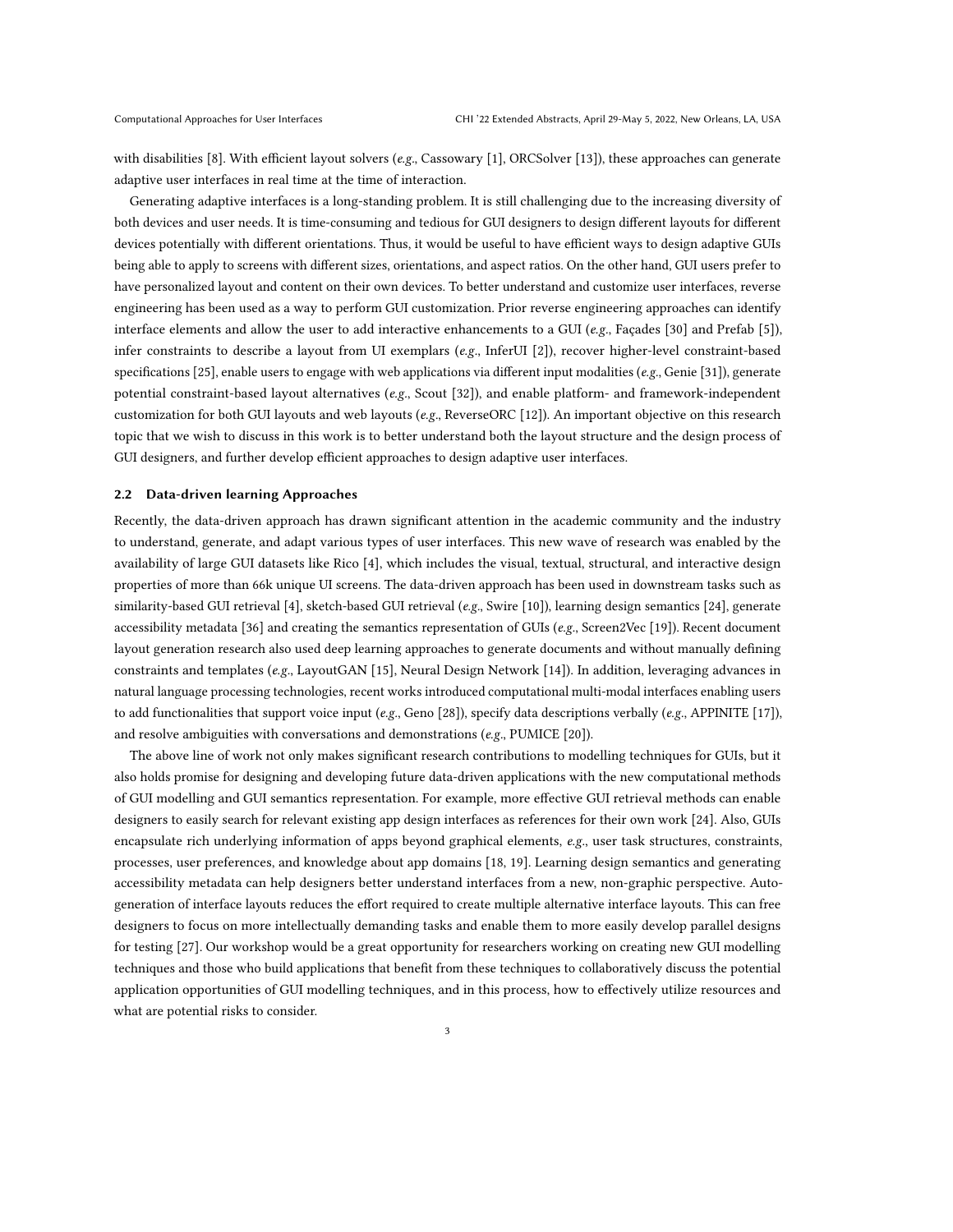#### 2.3 Combining the Two Approaches

While data-driven approaches have drawn significant attention in recent years and showed important advantages in many applications compared to optimization-based approaches, data-driven approaches tend to only work well in areas where high-quality domain-specific data is available. Besides, designing GUIs is a step-by-step process. To create better design prototypes, it is important to provide designers with fine-granularity control for their design while providing choices that GUI designers really need to make. Optimization-based approaches can give designers more control over their design, while data-driven approaches are better at generating different final results and suggestions. Our workshop would encourage researchers to think deeply about the strengths and weaknesses of both types of approaches and discuss the potential combination of both.

# 3 THE GOAL OF THE WORKSHOP

The main goal of this workshop is to build a community for those who are interested in developing and using computational approaches for understanding, generating, and adapting GUIs. By connecting those who work on optimization-based and data-driven approaches, those who work on algorithms and applications, those who work only on GUIs and those who work on interfaces that use different or multiple modalities, those in the CHI community and those from adjacent academic communities, academic researchers and industry practitioners, we aim to create a research agenda that maximizes the academic, practical, and social impact our community is able to make.

Through the discussion at the workshop, we hope to address the challenges lying in front of us as a community, e.g., what resources can we benefit most from and potential risks to users' privacy and intellectual property. Through discussions, we expect to bring more attention to relevant work happening at the intersection of HCI and other adjacent disciplines, and outside the CHI community. We hope this workshop can serve as a platform for us to continue growing as a community, as well as attracting more CHI community members that are interested in participating in this area.

# 4 ORGANIZERS

Yue Jiang is a Ph.D. student in the Department of Visual Computing and Artificial Intelligence supervised by Prof. Christian Theobalt at the Max Planck Institute for Informatics, Germany. Her main research interests are in HCI and Graphics with a focus on adaptive user interfaces and 3D human performance capture. Her recent work with Prof. Wolfgang Stuerzlinger and Prof. Christof Lutteroth focuses on adaptive GUI layout based on OR-Constraints (ORC).

Yuwen Lu is a Ph.D. student in the Department of Computer Science and Engineering at the University of Notre Dame, working on using data-driven approaches for understanding and generating user interfaces to support UX research and design work. Prior to joining Notre Dame, Yuwen received a Master's degree in Human-Computer Interaction from Carnegie Mellon University.

Jeffery Nichols is a Research Scientist in the AI/ML group at Apple working on intelligent user interfaces. Previously he was a Staff Research Scientist at Google working on the open-source Fuchsia operating system. His most important academic contribution recently was the creation of the RICO dataset [\[4\]](#page-7-8). He also worked on the PUC project [\[26\]](#page-8-11), whose primary focus was creating a specification language that can define any device and an automatic user interface generator that can create control panels from this specification language.

Wolfgang Stuerzlinger is a Professor at the School of Interactive Arts + Technology at Simon Fraser University. His work aims to gain a deeper understanding of and to find innovative solutions for real-world problems. Current research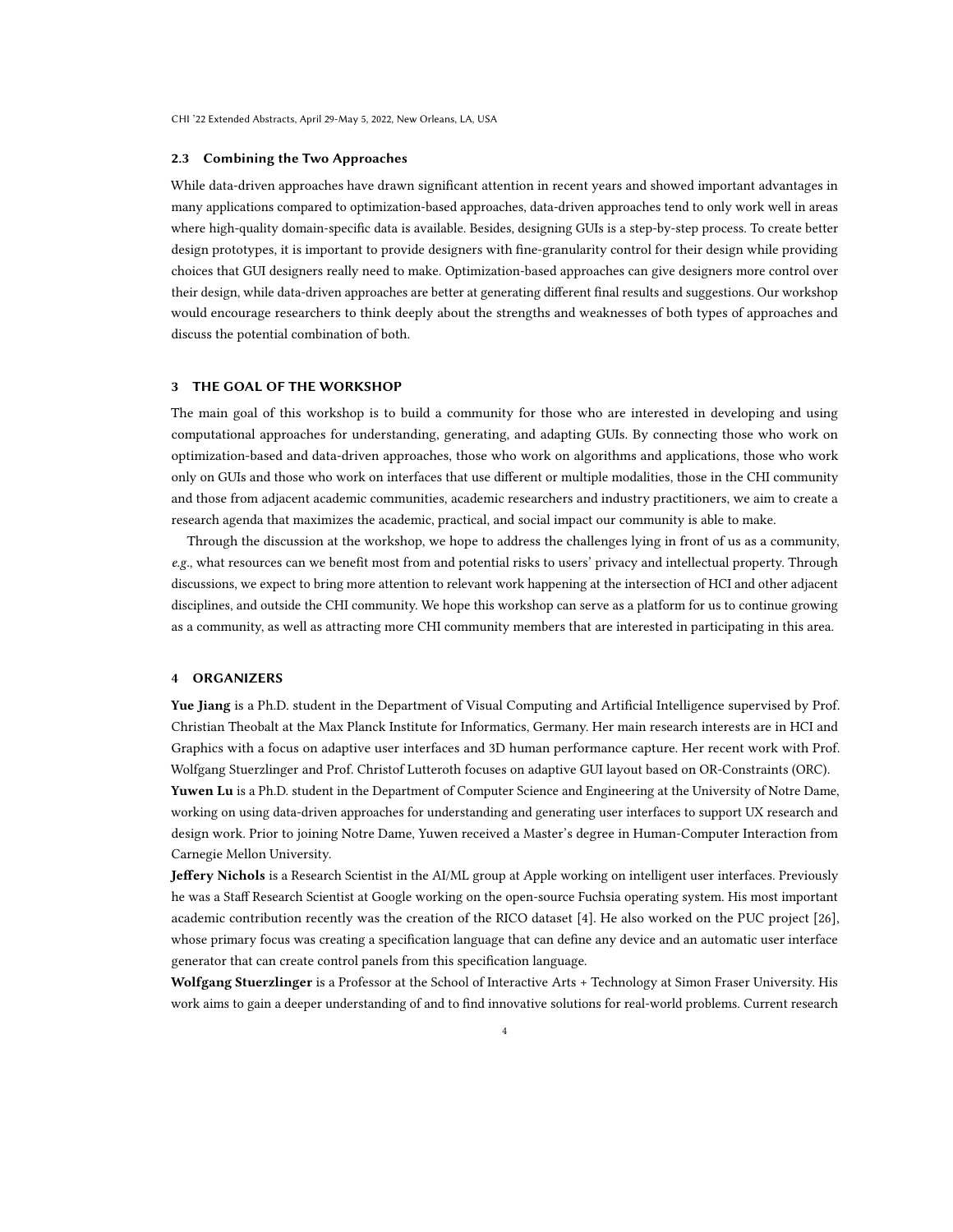projects include better 3D interaction techniques for Virtual and Augmented Reality applications, new human-in-theloop systems for big data analysis, the characterization of the effects of technology limitations on human performance, investigations of human behaviors with occasionally failing technologies, user interfaces for versions, scenarios, and alternatives, and new Virtual/Augmented Reality hardware and software.

Chun Yu is an Associate Professor at Tsinghua University. He is keen to research computational models and AI algorithms that facilitate the interaction between human and computers. Current research directions include novel sensing and interaction techniques, accessibility and user interface modeling. His research outcome has been integrated into commercial products serving hundreds of millions of users on smart phones, such as a touch sensing algorithm, a software keyboard decoding algorithm, a smart keyboard, and a screen reader for visually impaired people.

Christof Lutteroth is a Reader in the Department of Computer Science at the University of Bath. His main research interests are in HCI with a focus on immersive technology, interaction methods, and user interface design. In particular, he has a long-standing interest in methods for user interface layout. He is the director of the REal and Virtual Environments Augmentation Labs (REVEAL), the HCI research centre at the University of Bath.

Yang Li is a Senior Staff Research Scientist at Google, and an affiliate faculty member at the University of Washington CSE, focusing on the area intersecting AI and HCI. He pioneered on-device interactive ML on Android by developing impactful product features such as next app prediction and Gesture Search. Yang has extensively published in top venues across both the HCI and ML fields, including CHI, UIST, ICML, ACL, EMNLP, CVPR, NeurIPS (NIPS), ICLR, and KDD, and has constantly served as area chairs or senior area (track) chairs across the fields. Yang is also an editor of the upcoming Springer book on "AI for HCI: A Modern Approach", which is the first thorough treatment of the topic.

Ranjitha Kumar is an Associate Professor of Computer Science at the University of Illinois at Urbana-Champaign (UIUC) and the Chief Research Scientist at UserTesting. At UIUC, she runs the Data Driven Design Group, where she and her students leverage data mining and machine learning to address the central challenge of creating good user experiences: tying design decisions to desired outcomes. Her research has won best paper awards/nominations at premier conferences in HCI, and is supported by grants from the NSF, Google, Amazon, and Adobe. She received her BS and PhD from the Computer Science Department at Stanford University, and co-founded Apropose, Inc., a data-driven design startup based on her dissertation work that was backed by Andreessen Horowitz and New Enterprise Associates. Toby Jia-Jun Li is an Assistant Professor in the Department of Computer Science and Engineering at the University of Notre Dame and the Director of the SaNDwich Lab. Toby and his group use human-centered methods to design, build, and study human-AI collaborative systems. In the domain of this workshop, Toby has recently done work in building interactive task learning agents that learn from the user's demonstrations on GUIs and natural language instructions about GUIs [\[16,](#page-7-5) [20\]](#page-8-17), graphs models for representing and grounding natural language instructions about GUIs [\[17\]](#page-7-16), and semantic embedding techniques for modeling GUIs [\[19\]](#page-8-7).

# 5 PRE-WORKSHOP PLANS

#### 5.1 Before the Workshop

We will distribute the Call for Participation through HCI-related emailing lists. We will also advertise the workshop at upcoming HCI conferences, among key research groups, on social media, and through our professional networks.

To help candidates get familiar with the scope and the goals of the workshop, we will create a website to provide information about the workshop, as described in Section [6.1.](#page-5-0)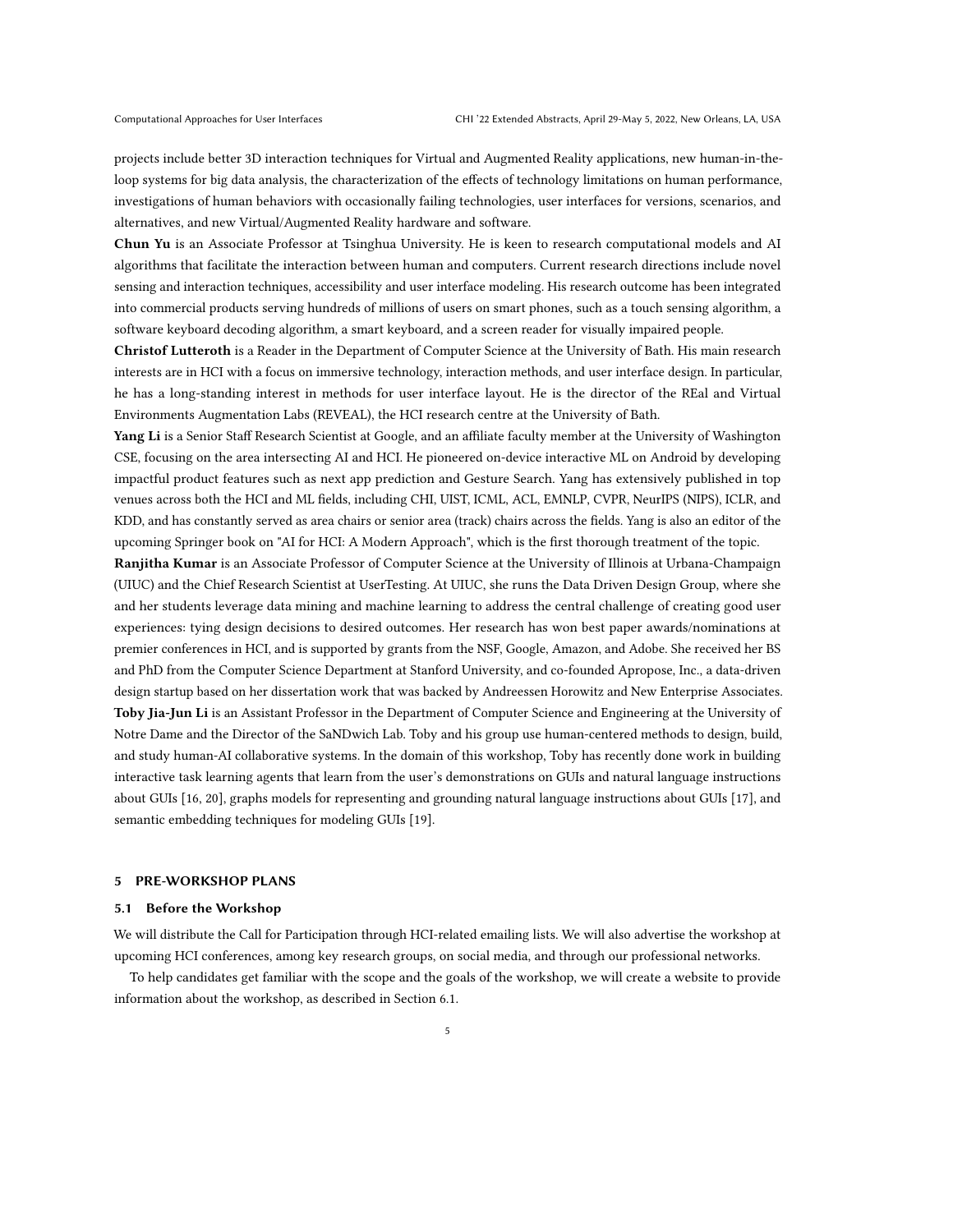# 6 WORKSHOP STRUCTURE

The workshop will be a one-day workshop containing approximately 30 participants and the organizers. The workshop will consist of keynote talks, workshop paper presentations, and topic discussions. Each participant will contribute to the workshop with a position paper (4–6 pages in CHI EA format) including the participant's prior research, future plans, insights, or interests in the area. The submissions will be reviewed by the workshop organizers and a program committee. The selection of participants will be based on the quality and novelty of and the insights presented in their submissions. We will also try to balance different workshop topics and criteria to ensure a diverse group of workshop participants.

#### <span id="page-5-0"></span>6.1 Workshop Format and Asynchronous Engagement

We expect the workshop to be *hybrid* with the majority of participants attending in person. Synchronous remote participation will be available for those who are unable to join us in person. Specifically, all talks will be streamed at the workshop and virtual discussion "breakout rooms" will be created for remote attendees. No special technical capacity will be necessary to support the workshop day beyond the typical equipment  $(e.g., Wi-Fi, projector, microphone)$  at a conference center. The organizers can prepare e.g., speakerphones and cameras to support remote participation if needed. Asynchronous engagement with workshop materials will also be supported on the workshop website.

A workshop website will be released upon the acceptance of the workshop. It will list the call of paper of the workshop, the program, the list of organizers and speakers, and the pre-prints of accepted workshop position papers. After the workshop, the website will also host recorded workshop talks (with consents from the authors) with discussion threads for each talk to support asynchronous engagement with workshop materials.

The plan for the workshop format and logistics is subject to change depending on the final plan for the CHI conference. If an in-person meeting of the workshop is not feasible due to the development of the pandemic situation or other unexpected circumstances, the workshop will be converted to a fully online event on Zoom. The workshop schedule will be adjusted to be two half-day meetings in order to accommodate attendees from different time zones.

During the workshop, participants will have the opportunity to interact with experts in the fields, and the workshop organizers will provide input into different areas that will be discussed during the workshop. We plan to invite two keynote speakers at the workshop. Each will present a talk in their areas of expertise for 30 minutes, followed by an extensive Q&A and discussion session.

Accepted workshop position papers will be sorted into sessions based on their topics, and each position paper will be presented for 5 minutes.

The participants will form small breakout groups for topic discussion. Several groups will be pre-created by the organizers on each of the key questions of the workshop ( $e.g.,$  resources, applications, the role of human). The participants may also propose and form new groups as needed. At the end of the workshop, each breakout group will report back their discussion results for the large group to discuss.

# 7 POST-WORKSHOP PLAN

After the CHI workshop, we plan to produce a report of the workshop outcome. The workshop papers and results will be available on the workshop website prior to and after the workshop, providing opportunities for a larger audience to get familiar with this area. We may seek opportunities for an edited book or a special issue in a selected journal (e.g., ToCHI) where the participants will be encouraged to publish their work.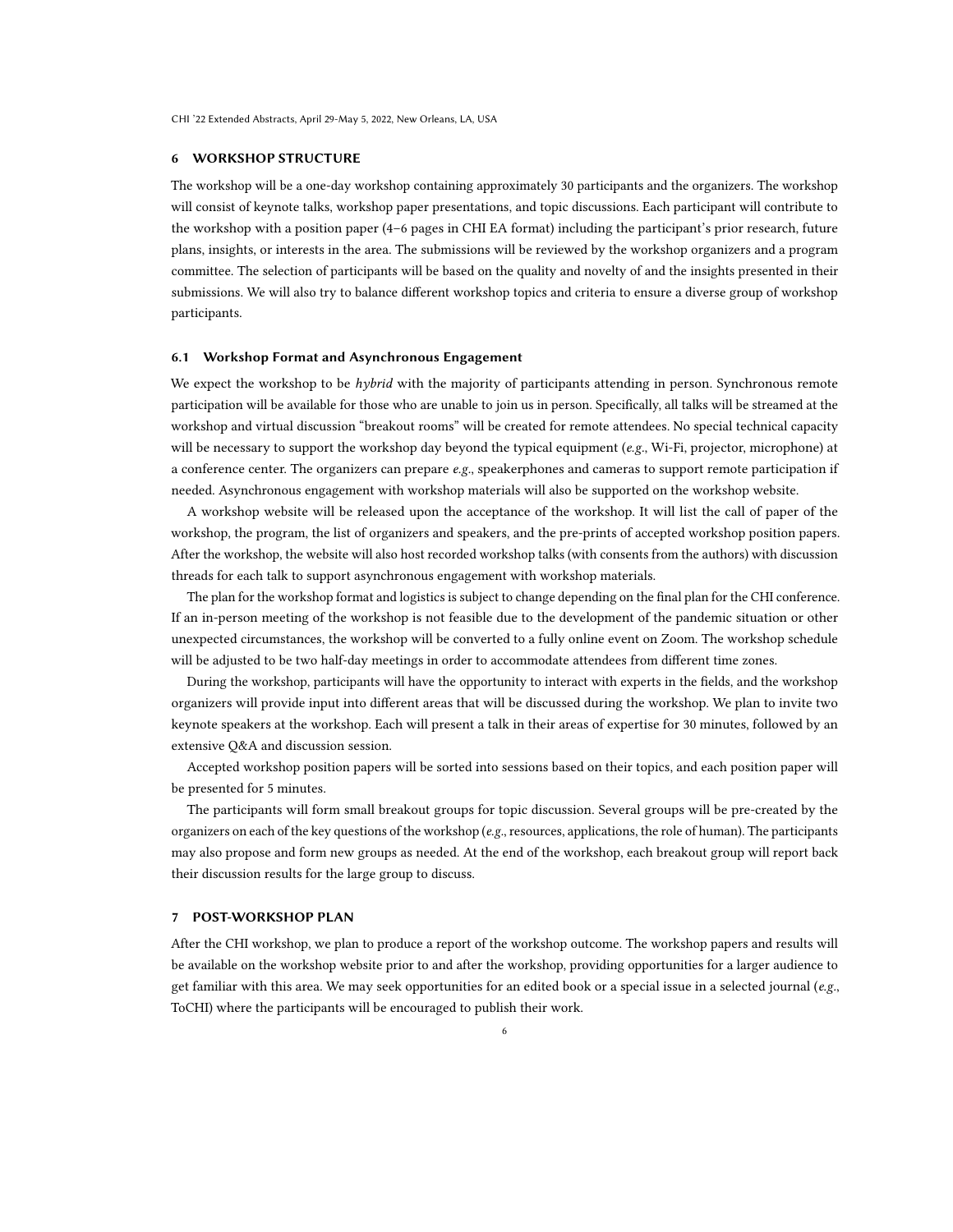Computational Approaches for User Interfaces CHI '22 Extended Abstracts, April 29-May 5, 2022, New Orleans, LA, USA

| Time            | Session                                                              |
|-----------------|----------------------------------------------------------------------|
| $9:00 - 9:30$   | Introduction of workshop organizers, participants, topics, and goals |
| $9:30 - 10:30$  | Keynote 1 by an invited speaker                                      |
| $10:30 - 11:00$ | Coffee break                                                         |
| $11:00 - 12:00$ | Paper Presentation (6 papers)                                        |
| $12:00 - 13:30$ | Lunch                                                                |
| $13:30 - 14:30$ | Keynote 2 by an invited speaker                                      |
| $14:30 - 15:30$ | Paper Presentation (6 papers)                                        |
| $15:30 - 16:00$ | Coffee break                                                         |
| $16:00 - 17:00$ | Group discussion                                                     |
| $17:00 - 17:30$ | Discussion group report back, wrap-up                                |
| 17:30           | Dinner (optional)                                                    |

Table 1. Tentative agenda of the workshop

A central goal of this workshop is community building for researchers and practitioners in this area. After the workshop, we plan to create a platform for community members to continue the discussion and share resources. Potential options may include a periodical email newsletter, a public GitHub repository, or a Slack/Discord channel. Participants and organizers will discuss the next steps at the workshop.

# 8 CALL FOR PARTICIPATION

"Computational Approaches for Understanding, Generating, and Adapting User Interfaces" is a workshop at CHI2022. In this one-day workshop, we seek to bring together researchers from different sub-disciplines of HCI, across the intersections between HCI and adjacent fields (e.g., ML, CV, NLP), at different stages of the pipeline from developing algorithms and models to developing applications, and across the industry and academia boundaries to discuss the challenges and opportunities in computational approaches for understanding, generating, and adapting user interfaces.

Researchers and practitioners are invited to submit a 4–6 page (excluding references) position paper in the CHI extended abstract format to participate in the workshop. Submissions can reflect on past work, in-progress projects, present challenges and approaches, identified opportunities, or critical opinions and arguments covering but not limited to the following topics:

- New models, algorithms, and techniques for understanding, generating, and adapting user interfaces.
- Applications, methodology, and theories motivated by the advances in computational approaches for understanding, generating, and adapting user interfaces.
- Practical challenges (e.g., privacy) and resources (e.g., dataset) relevant to the above topics.

The position papers should follow the instruction on the website [https://sites.google.com/nd.edu/computational](https://sites.google.com/nd.edu/computational-uichi22)[uichi22](https://sites.google.com/nd.edu/computational-uichi22) and be submitted via [user.interface.workshop@gmail.com.](user.interface.workshop@gmail.com) Each submission will be reviewed by the workshop organizers and program committee members and selection will be based on the paper's quality, novelty, and fit of the topic, while aiming for a balance of different perspectives. Accepted papers will be optionally made available at the workshop website (with consent from the authors). At least one author of each accepted position paper must register and attend the workshop and register for at least one day of the conference. The workshop will be in a hybrid structure. We will broadcast the workshop live for remote participants and make the recordings available on the website after the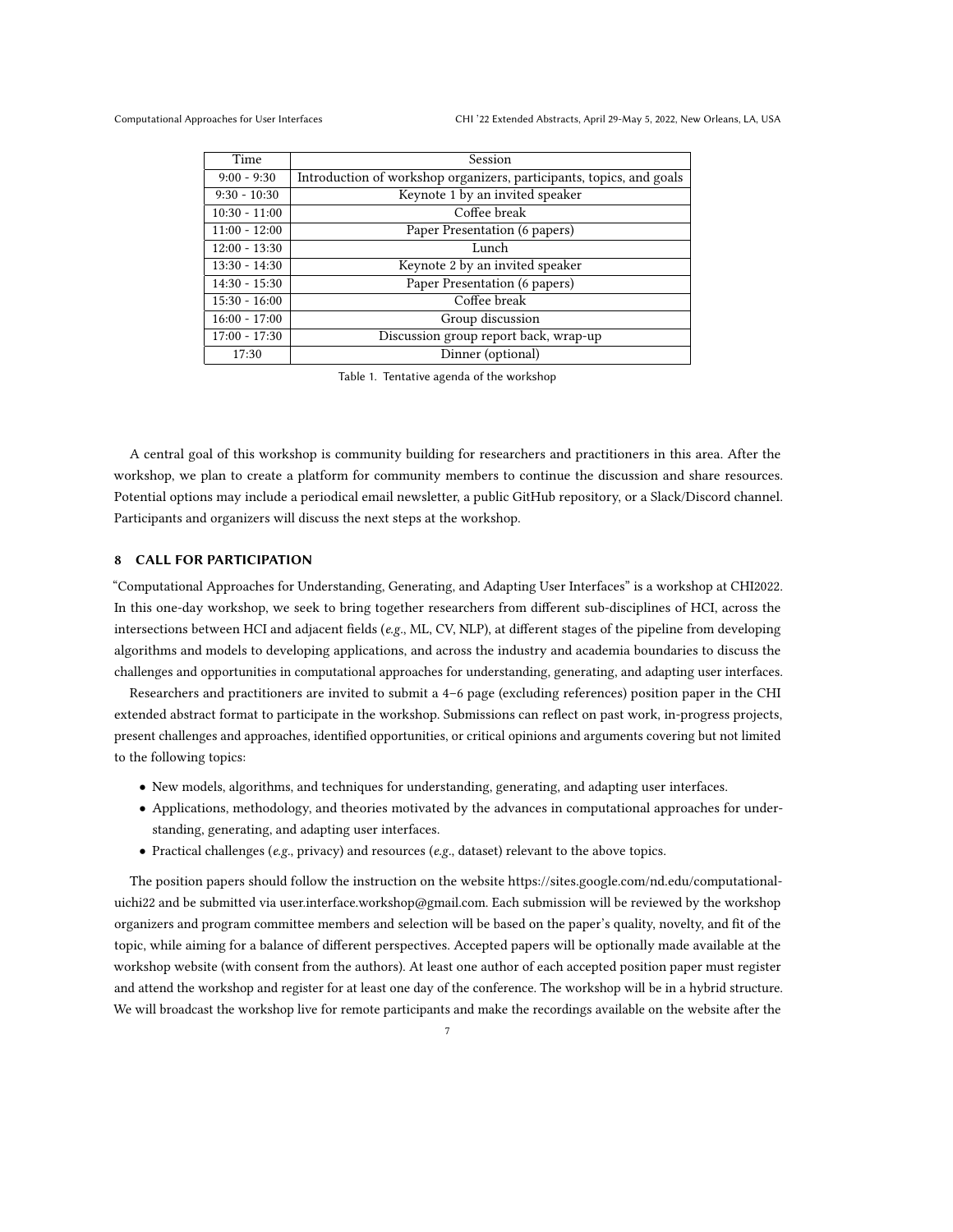CHI '22 Extended Abstracts, April 29-May 5, 2022, New Orleans, LA, USA

workshop. The authors of each accepted position paper will have about 8 minutes for a live or pre-recorded presentation of their work and an additional 2-minute Q&A.

# 8.1 Key Dates

- Call for participation released: December 16, 2021
- Position paper submission deadline: February 24, 2022
- Notification of acceptance: March 15, 2022
- Workshop date: April 30 (Saturday) or May 1 (Sunday), 2022

# REFERENCES

- <span id="page-7-11"></span>[1] Greg J. Badros, Alan Borning, and Peter J. Stuckey. 2001. The Cassowary Linear Arithmetic Constraint Solving Algorithm. ACM Trans. Comput.-Hum. Interact 8, 4 (2001), 267–306.<https://doi.org/10.1145/504704.504705>
- <span id="page-7-13"></span>[2] Pavol Bielik, Marc Fischer, and Martin Vechev. 2018. Robust Relational Layout Synthesis from Examples for Android. Proc. ACM Program. Lang. 2, OOPSLA, Article 156 (Oct. 2018), 29 pages.<https://doi.org/10.1145/3276526>
- <span id="page-7-0"></span>[3] Alan Borning and Robert Duisberg. 1986. Constraint-Based Tools for Building User Interfaces. ACM Trans. Graph. 5, 4 (Oct. 1986), 345–374. <https://doi.org/10.1145/27623.29354>
- <span id="page-7-8"></span>[4] Biplab Deka, Zifeng Huang, Chad Franzen, Joshua Hibschman, Daniel Afergan, Yang Li, Jeffrey Nichols, and Ranjitha Kumar. 2017. Rico: A Mobile App Dataset for Building Data-Driven Design Applications. In Proceedings of the 30th Annual ACM Symposium on User Interface Software and Technology (Québec City, QC, Canada) (UIST '17). Association for Computing Machinery, New York, NY, USA, 845–854.<https://doi.org/10.1145/3126594.3126651>
- <span id="page-7-12"></span>[5] Morgan Dixon and James Fogarty. 2010. Prefab: Implementing Advanced Behaviors Using Pixel-Based Reverse Engineering of Interface Structure. In Proceedings of the SIGCHI Conference on Human Factors in Computing Systems (Atlanta, Georgia, USA) (CHI '10). Association for Computing Machinery, New York, NY, USA, 1525–1534.<https://doi.org/10.1145/1753326.1753554>
- <span id="page-7-9"></span>[6] Krzysztof Gajos and Daniel Weld. 2005. Preference Elicitation for Interface Optimization. UIST: Proceedings of the Annual ACM Symposium on User Interface Softaware and Technology, 173–182.<https://doi.org/10.1145/1095034.1095063>
- <span id="page-7-1"></span>[7] Krzysztof Z. Gajos, Daniel S. Weld, and Jacob O. Wobbrock. 2010. Automatically Generating Personalized User Interfaces With Supple, In Proceedings of the 9th International Conference on Intelligent User Interfaces. Artif. Intell 174, 12-13, 910–950.<https://doi.org/10.1016/j.artint.2010.05.005>
- <span id="page-7-10"></span>[8] Krzysztof Z. Gajos, Jacob O. Wobbrock, and Daniel S. Weld. 2008. Improving the Performance of Motor-Impaired Users With Automatically-Generated, Ability-Based Interfaces. In Proceedings of the SIGCHI Conference on Human Factors in Computing Systems (Florence, Italy) (CHI '08). ACM, 1257–1266.<https://doi.org/10.1145/1357054.1357250>
- <span id="page-7-3"></span>[9] Forrest Huang, John F. Canny, and Jeffrey Nichols. 2019. Swire: Sketch-Based User Interface Retrieval. In Proceedings of the 2019 CHI Conference on Human Factors in Computing Systems (Glasgow, Scotland Uk) (CHI '19). Association for Computing Machinery, New York, NY, USA, 1–10. <https://doi.org/10.1145/3290605.3300334>
- <span id="page-7-14"></span>[10] Forrest Huang, John F. Canny, and Jeffrey Nichols. 2019. Swire: Sketch-Based User Interface Retrieval. In Proceedings of the 2019 CHI Conference on Human Factors in Computing Systems (Glasgow, Scotland Uk) (CHI '19). Association for Computing Machinery, New York, NY, USA, 1–10. <https://doi.org/10.1145/3290605.3300334>
- <span id="page-7-6"></span>[11] Yue Jiang, Ruofei Du, Christof Lutteroth, and Wolfgang Stuerzlinger. 2019. ORC Layout: Adaptive GUI Layout with OR-Constraints. In Proceedings of the 2019 CHI Conference on Human Factors in Computing Systems (Glasgow, Scotland Uk) (CHI '19). Association for Computing Machinery, New York, NY, USA, Article 413, 12 pages.<https://doi.org/10.1145/3290605.3300643>
- <span id="page-7-2"></span>[12] Yue Jiang, Wolfgang Stuerzlinger, and Christof Lutteroth. 2021. ReverseORC: Reverse Engineering of Resizable User Interface Layouts with OR-Constraints. Association for Computing Machinery, New York, NY, USA.<https://doi.org/10.1145/3411764.3445043>
- <span id="page-7-7"></span>[13] Yue Jiang, Wolfgang Stuerzlinger, Matthias Zwicker, and Christof Lutteroth. 2020. ORCSolver: An Efficient Solver for Adaptive GUI Layout with OR-Constraints. In Proceedings of the 2020 CHI Conference on Human Factors in Computing Systems (Honolulu, HI, USA) (CHI '20). Association for Computing Machinery, New York, NY, USA, 1–14.<https://doi.org/10.1145/3313831.3376610>
- <span id="page-7-4"></span>[14] Hsin-Ying Lee, Lu Jiang, Irfan Essa, Phuong B Le, Haifeng Gong, Ming-Hsuan Yang, and Weilong Yang. 2019. Neural Design Network: Graphic Layout Generation with Constraints. arXiv e-prints (2019), arXiv–1912.
- <span id="page-7-15"></span>[15] Jianan Li, Jimei Yang, Aaron Hertzmann, Jianming Zhang, and Tingfa Xu. 2019. Layoutgan: Generating graphic layouts with wireframe discriminators. arXiv preprint arXiv:1901.06767 (2019).
- <span id="page-7-5"></span>[16] Toby Jia-Jun Li, Amos Azaria, and Brad A. Myers. 2017. SUGILITE: Creating Multimodal Smartphone Automation by Demonstration. In Proceedings of the 2017 CHI Conference on Human Factors in Computing Systems (Denver, Colorado, USA) (CHI '17). Association for Computing Machinery, New York, NY, USA, 6038–6049.<https://doi.org/10.1145/3025453.3025483>
- <span id="page-7-16"></span>[17] Toby Jia-Jun Li, Igor Labutov, Xiaohan Nancy Li, Xiaoyi Zhang, Wenze Shi, Wanling Ding, Tom M. Mitchell, and Brad A. Myers. 2018. APPINITE: A Multi-Modal Interface for Specifying Data Descriptions in Programming by Demonstration Using Natural Language Instructions. In 2018 IEEE